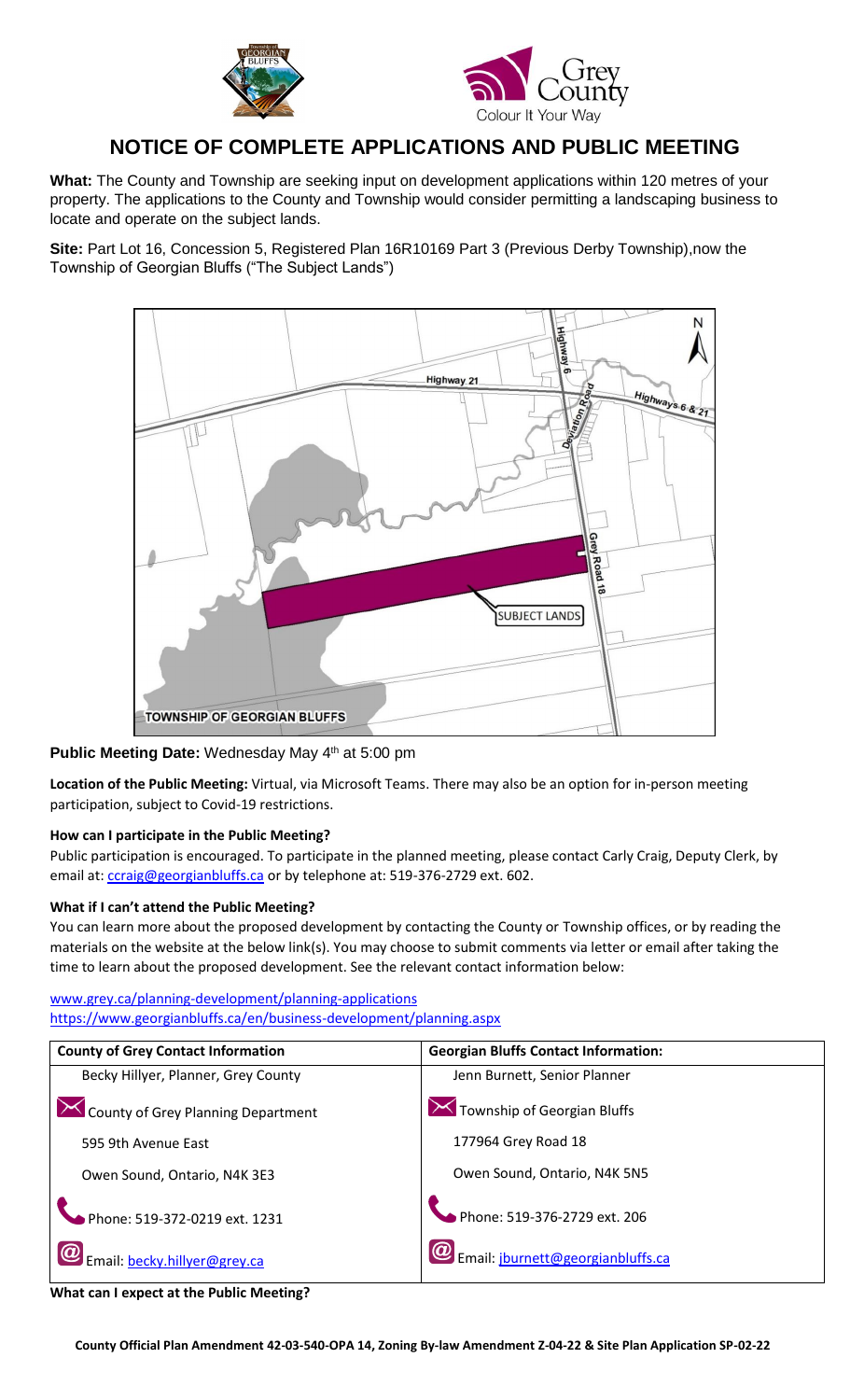



The public meeting is an opportunity for members of the public to learn more about the proposed development. Attendees have the opportunity to hear a brief presentation about the development, ask questions, and/or make statements either in favour of, or in opposition to the development. No decisions are made at this meeting, it is an opportunity to learn and provide feedback.

## **What is being proposed through the applications?**

The subject property is approximately 20.2 hectares (50 acres) in size, but the development is proposed on approximately 6.83 hectares (16.88 acres) of land. The lands are designated as 'Rural' and 'Wetlands' in the County Official Plan. The purpose and effect of the proposed Official Plan Amendment would be to redesignate approximately 6.83 hectares of the 'Rural' portion of the subject lands to the 'Space Extensive Industrial and Commercial' designation. No development would occur within the Provincially Significant Wetlands designation, but some development is proposed within the adjacent lands of this feature. The proposal includes two buildings joined through a pergola enclosure. The 'main building' would be used for retail, administration and office space; while the smaller building would include a shop, storage space and washroom facilities. The application also proposes 89 parking spaces (including 53 visitor parking spaces and 2 barrier free; 18 employee parking spaces; and 18 spaces for truck and trailer parking along the rear north side yard). Outdoor storage for mulch, soil, stone, docks, and landscaping supplies is also proposed, along with two plant housing structures. Landscaped areas are proposed along the north and south side yards, within the parking lot, around the buildings and along Grey Road 18. One access point is proposed at the northeast corner of the subject lands, from Grey Road 18. Finally, a stormwater management pond is proposed along the southern property boundary.

The lands are zoned as 'Rural' (RU) and 'Environmental Protection' (EP) in the Township of Georgian Bluffs Zoning By-law. The Zoning By-law Amendment would implement the Official Plan Amendment and amend the Township's Zoning By-law by rezoning approximately 6.6 hectares of the Rural zone to 'Highway Commercial – Site Specific' (C4 – Site Specific), while maintaining the Environmental Protection lands. The proposed exception will include the following:

- To permit additional uses including Open Storage, Accessory Bulk Sales Establishment and Contractors Yard;
- To permit a front yard setback of 17.5 m where 20 m is permitted; and
- To permit a height of 11.5 m where 10 m is permitted.



**HUTTEN & Co. OFFICE** FRONT (WEST) AND ENTRY (NORTH) ELEVATIONS

A variety of studies have been undertaken to support the subject applications, including a Karst Assessment, Environmental Impact Study and Stormwater Management Study. A Planning Justification Report and sample architectural drawings have also been provided. A picture off one of the conceptual drawings has been included above.

### **Why is this Public Meeting being held and what are your rights?**

Within Ontario, the planning and development process is open and transparent, where opinions from all individuals and groups are welcomed. By law a municipality must hold a public meeting. This meeting is one of your chances to learn about the development proposal and offer your opinions. Under the legislation governing this development process, which is Sections 22 and 34 of the *Planning Act*, you have the following rights:

1. Any persons may attend the public meeting and/or make written or verbal representation either in support of or in opposition to the proposed Official Plan Amendment and Zoning By-law Amendment.